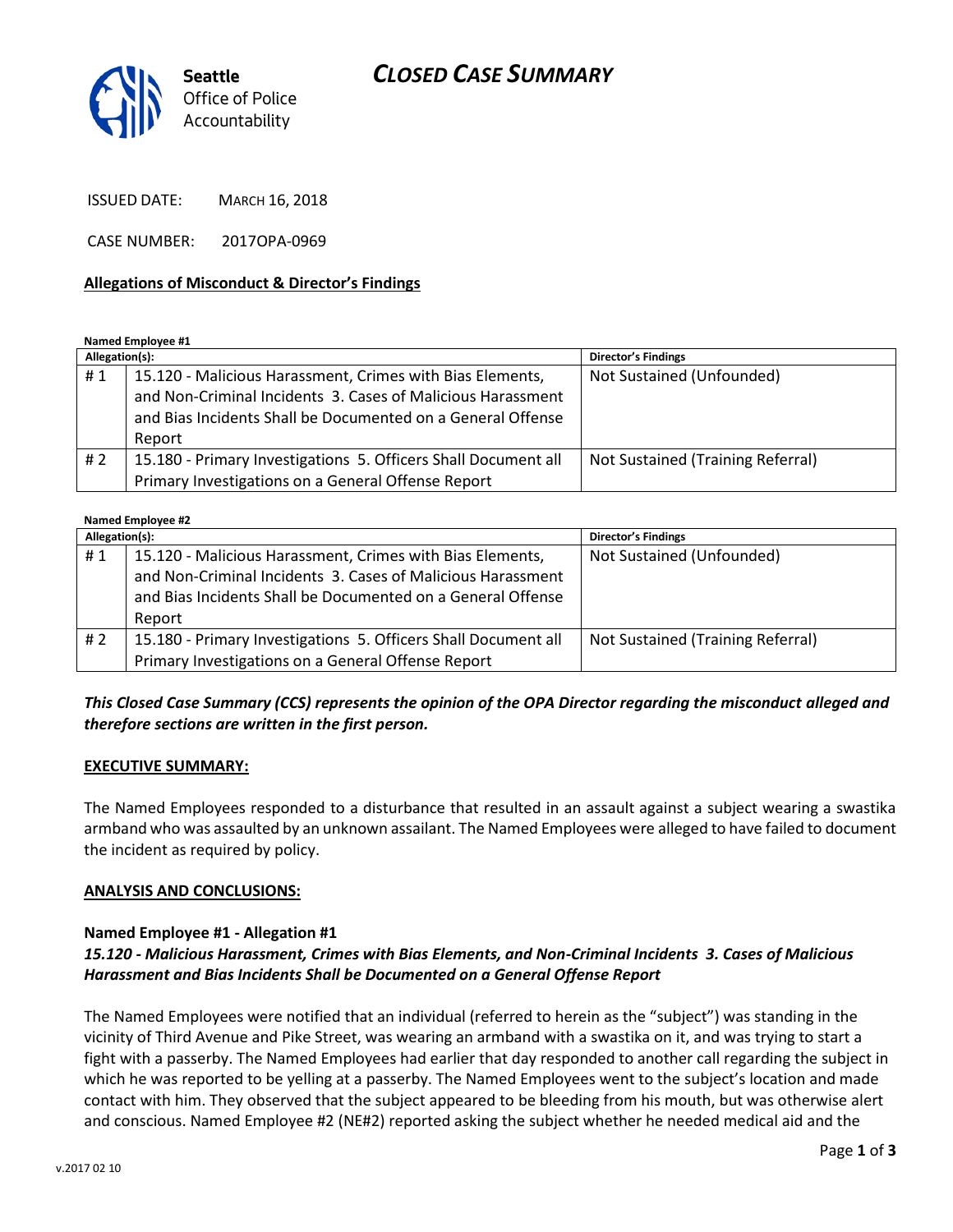# *CLOSE CASE SUMMARY*

OPA CASE NUMBER: 2017OPA-0969

subject declined that offer. The Named Employees asked the subject what had occurred and he reported that he was "beat up by a Black mother fucker." The subject stated that his alleged assailant had left the scene. The officers asked the subject whether he wanted them to take a report to document this incident and the subject stated: "No. I am not a rat." The Named Employees did not ultimately summon medical assistance for the subject and did not document this incident in a General Offense Report until three days later.

SPD Policy 15.120-POL-3 states that cases involving malicious harassment and bias incidents must be documented on a General Offense Report. Based on the plain language of the policy, this is the case regardless of whether the victim requests that the report be generated.

Based on a technical reading of this policy, the crime at issue – the subject being punched because he was picking a fight with a passerby while wearing a swastika armband, does not constitute a bias incident or malicious harassment. Even if the subject was punched because he was espousing fascist ideals, being a Nazi is not a protected class for the purposes of establishing either bias or malicious harassment. Accordingly, the Named Employees did not violate this section of the policy as it is inapplicable to this case. While they did not complete a General Offense Report until three days after the incident, that behavior is captured in the discussion below regarding SPD Policy 15.180-POL-5. For these reasons, I recommend that this allegation be Not Sustained – Unfounded as against both Named Employees.

## Recommended Finding: **Not Sustained (Unfounded)**

### **Named Employee #1 - Allegation #2** *15.180 - Primary Investigations 5. Officers Shall Document all Primary Investigations on a General Offense Report*

SPD Policy 15.180-POL-5 requires that officers document all primary investigations on a General Offense Report. Even where victims of crime refuse to cooperate and to give a statement, officers are still required to document that fact in a report. (SPD Policy 15.180-POL-5.) Lastly, the Department's expectation, which has been clearly conveyed to officers, is that this report will be completed prior to the end of their shift on the date of the incident.

Here, the Named Employees did not document this incident until three days after the incident, when NE#2 completed a General Offense Report. The timing of this report coincided with media coverage of this incident by several local and national news outlets. It is likely that, had this matter not received such coverage, no report would have ever been generated.

The Named Employees explained at their OPA interviews that they did not generate a report initially because the subject refused to cooperate. While this refusal to cooperate would have likely impeded any prospective prosecution, it was not a reason to fail to document this matter. Moreover, the officers cited that they did not know the victim's identity; however, neither officer took steps to try to discover this information. Lastly, the officers did not complete the report until three days after the incident and not until after the media covered the incident and they were told by a supervisor to document it.

While I find that the Named Employees' failure to write a timely report violated policy, the fact that a report was, in fact written, convinces me that a Training Referral, rather than a Sustained finding, is the appropriate disposition. As such, I recommend that this allegation be Not Sustained – Training Referral.



**Seattle** *Office of Police Accountability*